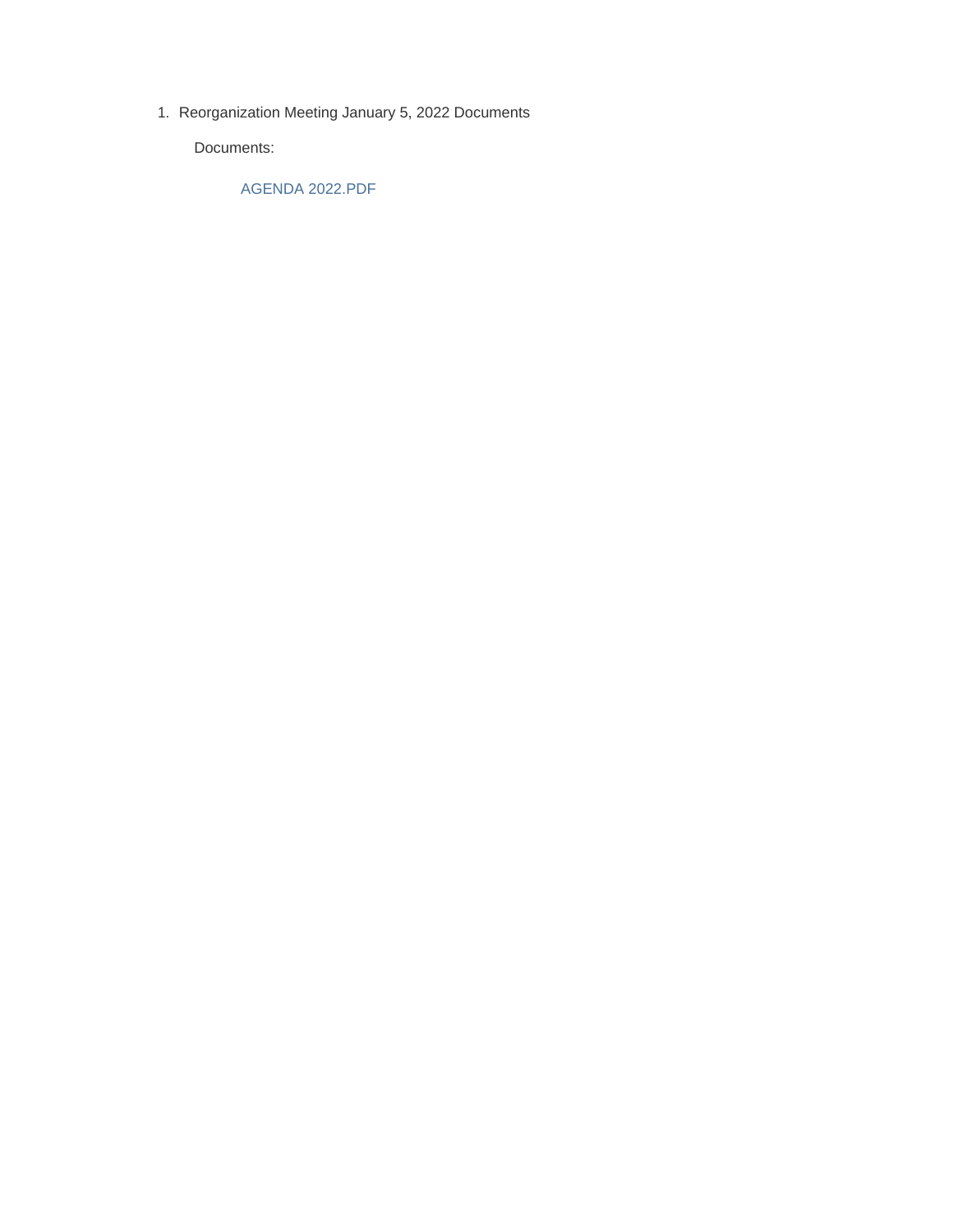### **AGENDA REORGANIZATION MEETING JANUARY 5, 2022**

The following is the Agenda for the Reorganization Meeting of the Borough of Pompton Lakes Mayor and Council, a Municipal Corporation in the County of Passaic. The Meeting will begin at 6:30pm on January 5, 2022 in the Municipal Building, 25 Lenox Avenue, Pompton Lakes, N.J.

# **1. CALL TO ORDER:**

# **2. STATEMENT OF COMPLIANCE:**

 Adequate Notice of this Reorganization Meeting has been provided in accordance with the Open Public Meetings Law, Public Law 1975, Chapter 231, setting forth the time, date, place and purpose of this meeting, through a legal notice published in The Suburban Trends newspaper on December 12, 2021 and notices mailed to the following named Newspapers: The Herald News, The Star Ledger and The Record, and posted on the Bulletin Board in the Borough Hall on December 12, 2021.

# **3. SALUTE TO THE FLAG:**

# **4. INVOCATION:**

**5. BOROUGH CLERK** to report the November 2, 2021 General Election results have been certified by the Passaic County Clerk as follows:

 I am in receipt of the certification of the **November 2, 2021** General Election results by Passaic County Clerk, Danielle Ireland-Imhof which states *Eric I DeLine* received a total number of 2,148 votes and is elected to Council for a three-year term, and *Robert Cruz* received a total number of 2,161 votes and is elected to Council for a three-year term.

*Administer Oath Of Office --* Senator Kristin M. Corrado

Eric I. DeLine / Councilman / three-year term

Robert Cruz / Councilman / three-year term

Mayor Serra Invites Newly Elected Council Members to Address the Public

--------------------------------------------------------------------------------------------------------

# **6. ROLL CALL OF THE 2022 MAYOR AND COUNCIL:**

Mayor Michael Serra Councilman William Baig Councilman Robert Cruz Councilman Erik DeLine Councilwoman Maria Kent Councilwoman Jennifer Polidori Councilman Ekamon Venin

 Borough Officer: Elizabeth Brandsness, Borough Clerk Borough Administrator: Kevin Boyle

 **7. APPOINTMENTS:** Mayor Serra moves the following 2022 Appointments of Borough Officials:

 *Does any Councilperson require any of the following One Year Appointment nominations to be pulled for Separate Action? If not, I entertain a Motion for Consent approval of the following appointments:*

*ONE-YEAR APPOINTMENTS***:**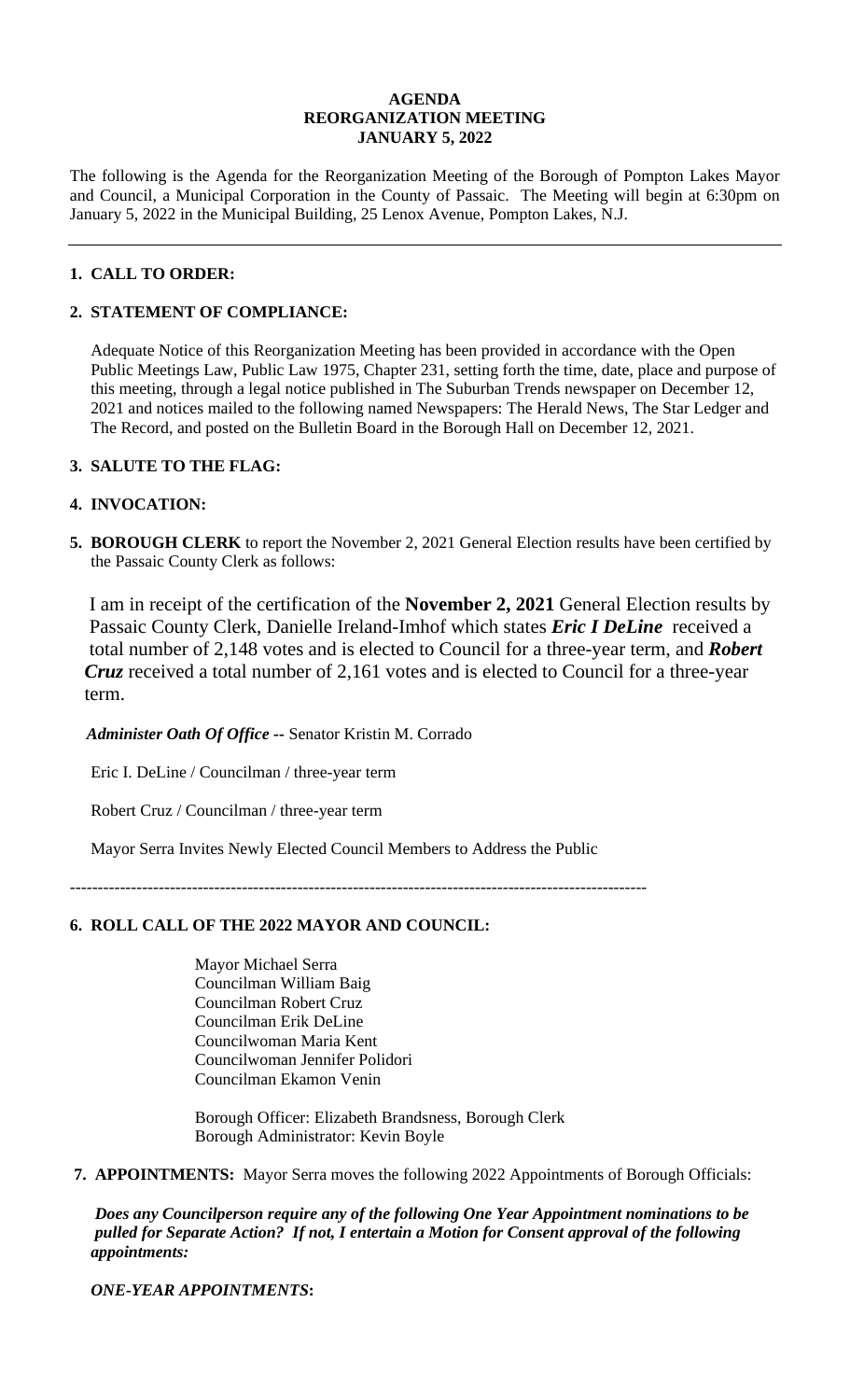**Borough Attorney –** Mark J. Semeraro, Esq., DeCotiis, Fitzpatrick, Cole, and Giblin, LLP

**Borough Prosecutor –** David C. Stanziale, LLC

 **Borough Public Defender –** David A. Amadio

**Borough Auditor –** James Cerullo, Wielkotz & Company, LLC

**Assessment Search Official** – Elizabeth Brandsness

**Tax Search Official** – Jill Walsh

**Bond Counsel** - Robert Beinfield, Hawkins, Delafield and Wood, LLP

**Insurance Risk Manager** – Craig Josephson, Hundertmark Agency

 **Municipal Engineer** – Ferriero Engineering

 **Motion to approve Nomination of One Year Appointments**\_\_\_, Second\_\_\_. Roll Call: Baig\_\_\_Cruz\_\_\_ DeLine\_\_\_ Kent\_\_\_Polidori\_\_\_\_Venin\_\_\_.

# *THREE YEAR APPOINTMENTS***: NONE**

### **8. NOMINATION OF COUNCIL PRESIDENT/ASSIGNMENTS FOR 2022:**

# *COUNCIL PRESIDENT*

Council to nominate **Jennifer Polidori** to serve as **Council President** for 2022.

 **Motion to Approve**\_\_\_Second \_\_\_. Roll Call: Baig\_\_\_ Cruz\_\_\_ DeLine\_\_\_ Kent\_\_\_ Polidori\_\_\_\_ Venin

# *COUNCIL ASSIGNMENTS*

 *Does any Councilperson require any of the following Council Assignments nominations to be pulled for Separate Action? If not, I entertain a Motion for consent approval of the following Council Assignment appointments:*

Mayor Serra presented the following Council Assignments

# *CIVIC ACTIVITIES CHAIRMAN:*

Mayor Serra to nominate **Bobby Cruz** to serve as **Civic Activities Chairman** for 2022.

#### *FINANCE CHAIRMAN:*

Mayor Serra to nominate **Erik DeLine** to serve as **Finance Chairperson** for 2022.

# *LICENSE AND ORDINANCE CHAIRMAN:*

 Mayor Serra to nominate **Ek Venin** to serve as **License and Ordinance Chairman** for 2022.

# *PUBLIC WORKS CHAIRMAN:*

Mayor Serra to nominate **Maria Kent** to serve as **Public Works Chairperson** for 2022.

# *PUBLIC SAFETY CHAIRMAN:*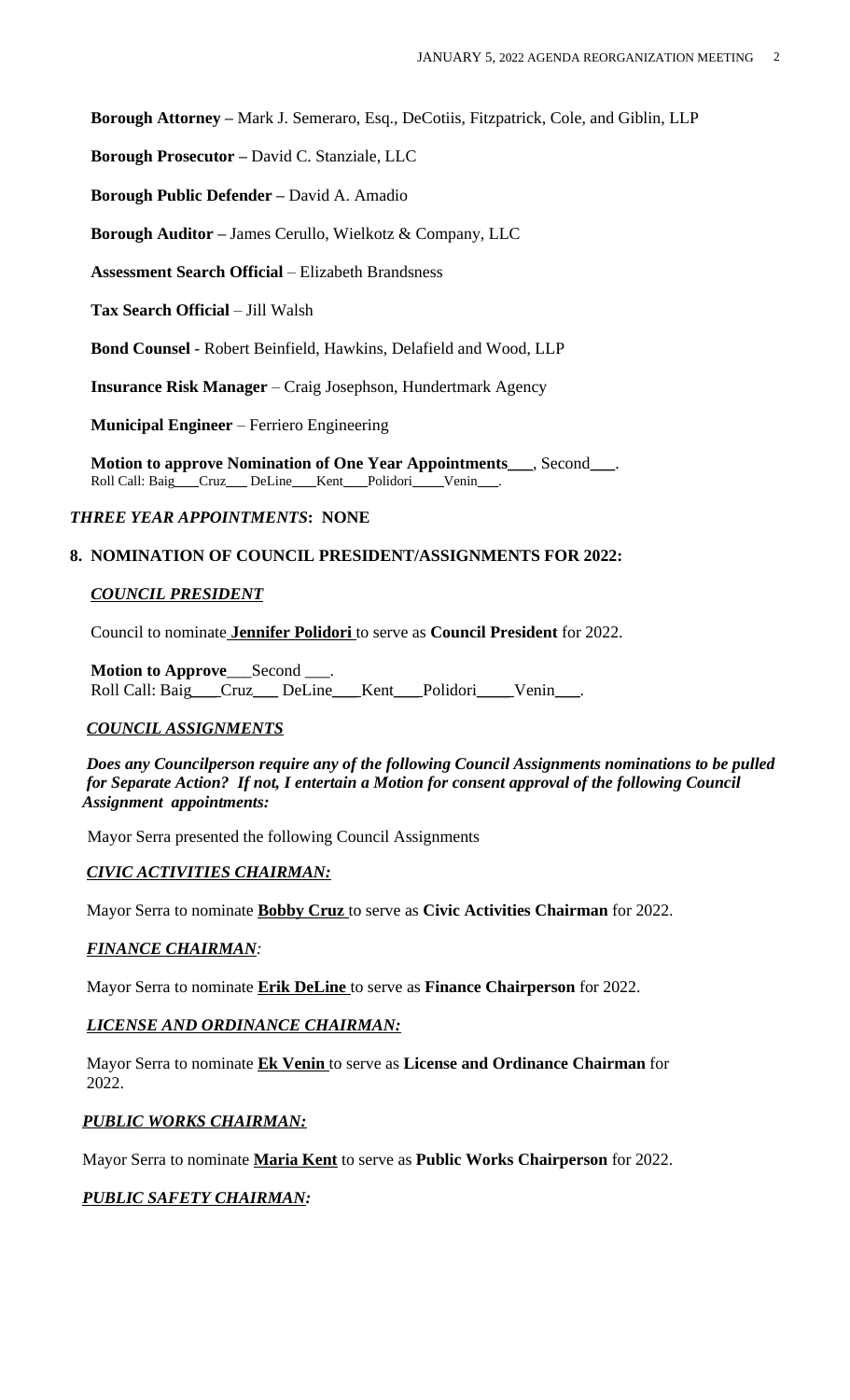Mayor Serra to nominate **Bill Baig** to serve as **Public Safety Chairman** for 2022.

**Motion to Approve Council Assignments** \_\_\_Second \_\_\_.

### **9.** *NOMINATION OF COUNCIL MEMBERS:*

 *Does any Councilperson require any of the following Council Member nominations to be pulled for Separate Action? If not, I entertain a Motion for consent approval of the following Council Member appointments:*

### *CIVIC ACTIVITIES MEMBER***:**

Mayor Serra to nominate **Erik DeLine** to serve as **Civic Activities Member** for 2022.

# *FINANCE MEMBERS:*

 Mayor Serra to nominate **Bill Baig and Maria Kent** to serve as **Finance and Personnel Members** for 2022.

 *LICENSE AND ORDINANCE MEMBER:*

Mayor Serra to nominate **Bobby Cruz,** as **License and Ordinance Member** for 2022.

### *PUBLIC WORKS MEMBER:*

Mayor Serra to nominate **Jennifer Polidori,** to serve as **Public Works Member** for 2022.

### *PUBLIC SAFETY MEMBER:*

Mayor Serra to nominate **Ek Venin,** to serve as **Public Safety Member** for 2022.

**Motion to approve Nomination Of Council Members**\_\_\_Second\_\_\_.

# **10. COUNCIL LIAISONS:**

#### *CIVIC ACTIVITIES:*

*Does any Councilperson require any of the following Council Liaison appointments to be pulled for Separate Action? If not, I entertain a Motion for consent approval of the following Council Liaisons appointments:*

**Bobby Cruz** as Liaison to the **Recreation Commission**

**Erik DeLine as** Liaison to the **Library**

 **Bobby Cruz** as Liaison to the **Municipal Alliance**

**Bobby Cruz** as Liaison to the **Board of Education**

**Erik DeLine** as Liaison to the **Veterans Committee**

**Bill Baig** as Liaison to the **Senior Citizens**

**Bobby Cruz** as Liaison to the **Youth Advisory/Sport Groups**

 **Ek Venin** as Liaison to the **Historic Commission**

#### *FINANCE AND PERSONNEL:*

**Erik DeLine** as Liaison to the **Borough Administrator**

**Erik DeLine** as Liaison to the **Borough Treasurer**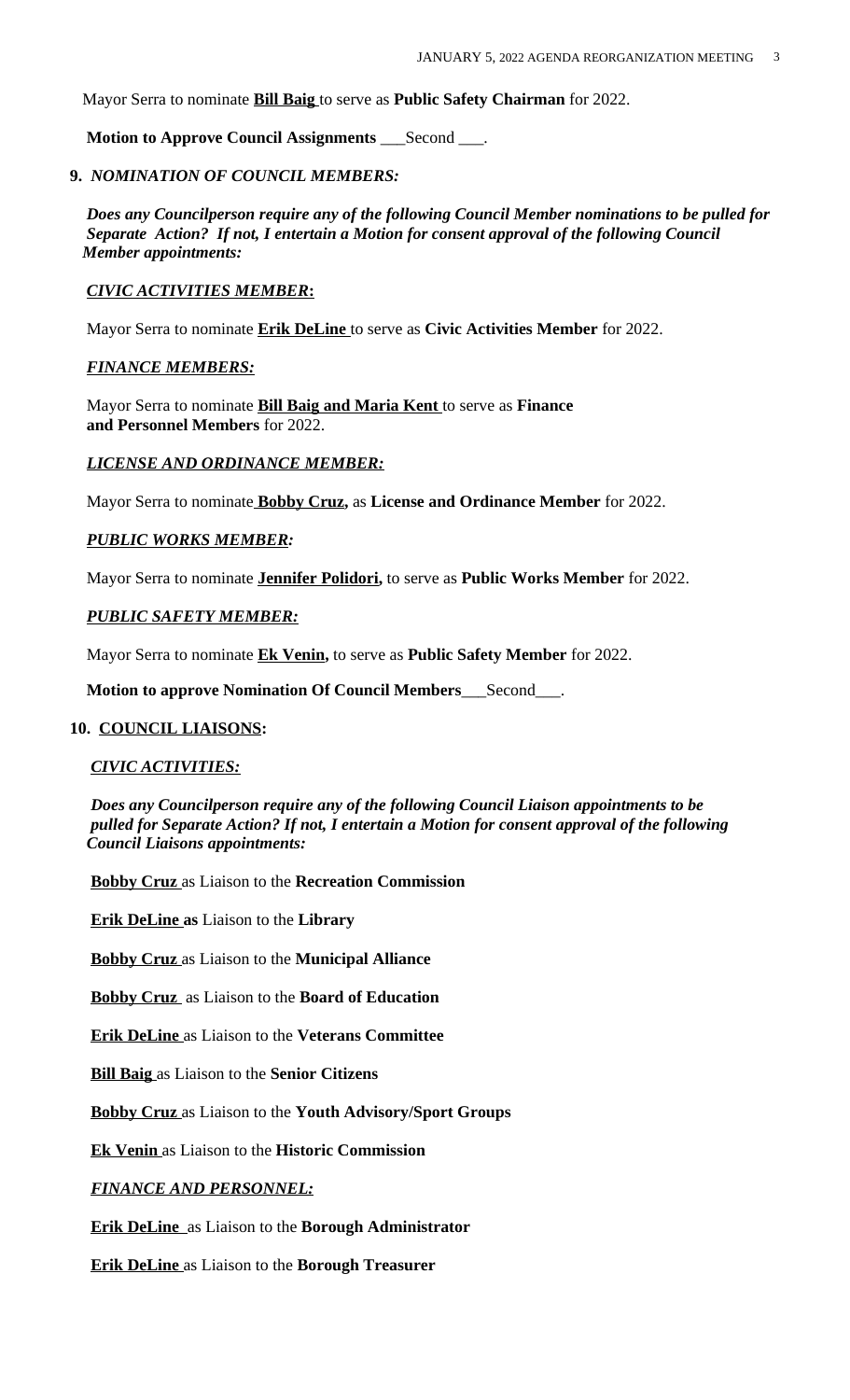**Erik DeLine** as Liaison to the **Tax Collector**

**Erik DeLine** as Liaison to the **Assessor**

 **Erik DeLine** as Liaison to the **Auditor**

**Erik DeLine, Bill Baig, Maria Kent** as Liaisons to the **Salary Review Committee**

**Bill Baig** as Liaison to the **Board of Education**

**Erik DeLine** as Liaison to the **Planning Board**

### *LICENSES AND ORDINANCES:*

 **Ek Venin** as Liaison to the **Borough Attorney**

**Ek Venin** as Liaison to the **Magistrate (courts)**

**Ek Venin** as Liaison to the **Board of Adjustment**

**Ek Venin** as Liaison to the **Building Inspector**

**Erik DeLine** as Liaison to the **Shade Tree Commission**

#### *PUBLIC WORKS (DPW):*

**Maria Kent** as Liaison to **Streets and Roads**

**Maria Kent** as Liaison to **Buildings and Grounds**

**Jennifer Polidori** as Liaison to **Parks and Playgrounds**

**Maria Kent** as Liaison to **Lighting**

**Maria Kent** as Liaison to **Borough Engineer**

**Maria Kent** as Liaison to **Environmental Protection Committee**

**Maria Kent** as Liaison to **Passaic County Solid Waste**

 **Maria Kent** as Liaison to **Solid Waste and Recycling**

#### *PUBLIC SAFETY:*

**Bill Baig** as Liaison to **Police**

**Bill Baig** as Liaison to **Fire**

**Bill Baig** as Liaison to **First Aid**

**Bill Baig** as Liaison to **Police Reserve-Special Police Class II**

 **Bill Baig** as Liaison to **Office of Emergency Management**

 **Bobby Cruz** as Liaison to **CERT**

**Maria Kent** as Liaison to **Board of Health**

**Maria Kent** as Liaison to **North Jersey Flood Control**

**Maria Kent** as Liaison to **208 Water Quality N.E. Basin**

**Bill Baig** as Liaison to **M.U.A.**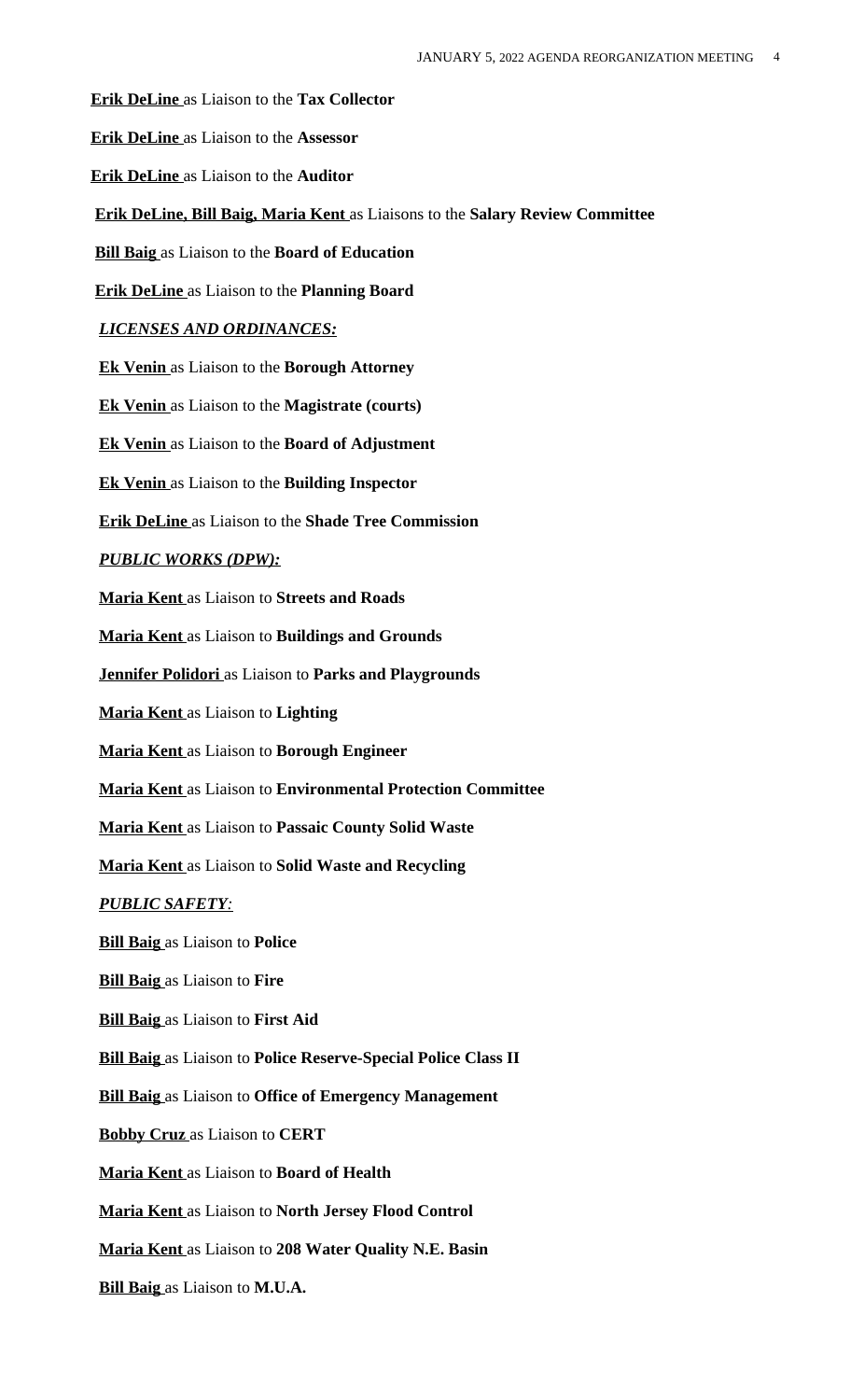### **Maria Kent** as Liaison to **Flood Advisory Board**

**Motion to approve Council Liaisons \_\_\_, Second\_\_\_. All in favor\_\_\_, Nays\_\_\_.** 

### **11. COUNCIL APPOINTMENTS:**

*Does any Councilperson require any of the following Council Appointments be pulled for Separate Action? If not, I entertain a Motion for consent approval of the following Council Appointments.*

 *BUSINESS IMPROVEMENT DISTRICT:*

 **Bill Baig** as Liaison to the **Business Improvement**

 *ENVIRONMENTAL CAG:*

 **Mike Serra** as Liaison to the **Environmental CAG**

 *HEALTH CAG:*

 **Mike Serra** as Liaison to the **Health CAG**

*CHAMBER OF COMMERCE:*

 **Bill Baig** as Liaison to the **Chamber of Commerce**

*OPEN SPACE:*

 **Jennifer Polidori, Maria Kent** as Liaisons to the **Open Space Committee**

*FLOOD ADVISORY BOARD:*

**Maria Kent** as Liaison to the **Flood Advisory Board**

*TECHNOLOGY AND INNOVATION:*

**Bobby Cruz** as Liaison to **Technology and Innovation Committee**

#### *TRAILS COMMITTEE*:

**Erik DeLine** as Liaison to **Trails Committee**

#### *REDEVELOPMENT AGENCY COMMITTEE*:

**Bill Baig** as Liaison to **Redevelopment Agency Committee**

*FINANCE:*

**Erik DeLine** as Class III Member to the **Planning Board** (Finance Chair to delegate responsibility)

**Motion to approve Council Appointments**\_\_\_, Second\_\_\_. All in favor\_\_\_, Nays\_\_\_.

#### **12.** *APPOINTMENTS:*

**POLICE**

*Does any Councilperson require any of the following Appointments for* **Class II Special Officers, Crossing Guards (full time and part time), Police Matron** *appointments be pulled for Separate Action? If not, I entertain a Motion for consent approval of the following Appointments directed by Chief Clark.*

 **Class II Special Officer Appointments:**

**Class II Special Officers** as directed by Chief Clark: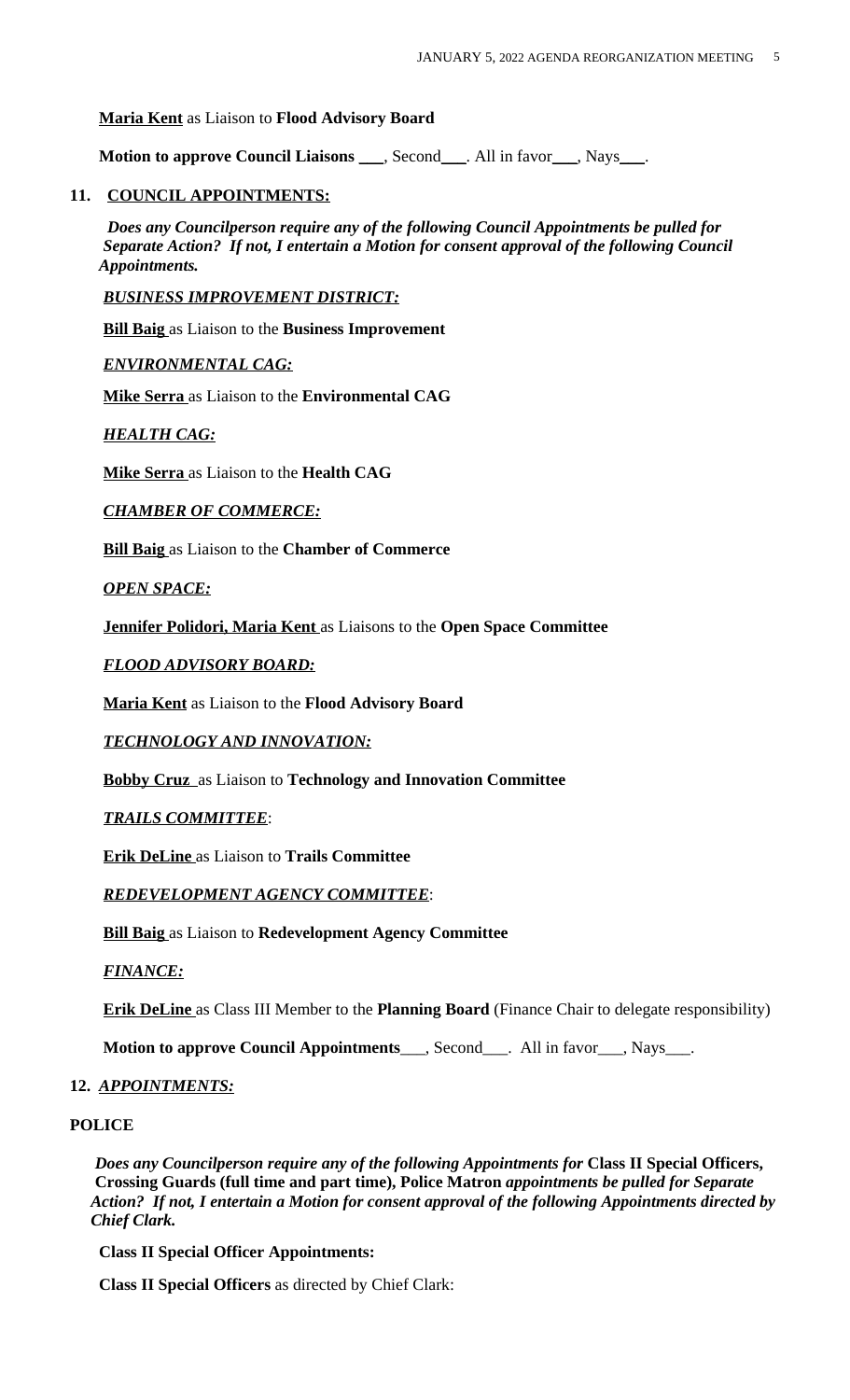Jason Ekkers, Matthew J. Evangelista, Walter J. Gosson, Thomas Kiritsis, Mark C. Sonne, Emily Butera and Hector Alcantara (term to 12/31/22)

*(Special Officers will be sworn in at a later date)*

### **Crossing Guard Appointments – Full Time:**

 Namalene Singh, Raymond Hollenstein, Marilyn Bellavia, Carol Smith, Stephen Rigoll, Joseph Hart, Marilyn Lane, Dorothy Elaine Lindsey, Richard Pierce, Isreal Rojas, Evelyn Zynczak, Christine Wheeler and William F. Brown (term to 12/31/22)

### **Crossing Guards - Part-Time:**

 Frank J. Potenza, Wayne Miller, Stephanie Hunt, Jacqueline Foy, Robert Sudol, Wiliam Schuitema and Jimmy Demarco (term to 12/31/22)

### **Police Matron Appointments:**

Dawn E. Gosson, Sharon A. Sonne, Mildred B. Stires, Cheryl A. Verrone, Stephanie Hunt, Stephanie Phillippe, Unique Daniels and Stacey Griffin (term to 12/31/22)

 **Motion to approve Class II Special Officers, Crossing Guards (full time and part time), Police Matron** \_\_\_\_, Second \_\_\_\_. All in favor \_\_\_, Nays \_\_\_.

# **BOARD, COMMISSION, COMMITTEE, AGENCY, COALITION APPOINTMENTS:**

*Does any Councilperson require any of the following Board, Commission, Committee, Agency, Coalition Appointments to be pulled for Separate Action? If not, I entertain a Motion for consent approval of the following Board, Commission, Committee, Agency. Coalition Appointments:*

### **Board of Health:**

 **Janice Deevy**, Member (3 year term to 12/31/24), **Michael Morris,** Member (3 year term to 12/31/24), **Greg Smith,** Member (3 year term to 12/31/24)

### **Library Board**:

 **Anne Keating,** Trustee (5 year term to 12/31/26), **Melissa Serra,** Mayor's Alternative (1 year term to 12/31/22), **Open Position,** Trustee, (unexpired term to 12/31/22), Dr. Jane Tanis Superintendent Alternate (1 year term to 12/31/22)

# **Zoning Board of Adjustment:**

 **Stephen Baig,** Alternate #1 (2 year term to 12/31/23) *Open Position* Alternate #4 (2 year term to 12/31/23), **Willie Hunt,** Member (4 year term to 12/31/25), **Mary Curran**, Member (4 year term to 12/31/25)

# **Planning Board:**

 **Mike Serra**, Class I (1 year term to 12/31/22), **William Pendexter,** Alternate #1, (2 year term to 12/31/23),) **John Keating,** Class II(1 year term to 12/31/22), **Brian Otto,** Class IV (4 year term to 12/31/25), **Anne Marie Michael**, Class IV (4 year term to 12/31/25), **Erik DeLine,** Class III (1 year term to 12/31/22)

# **Flood Advisory Board:**

 **Steve Florman,** Member (3 year term to 12/31/24), **Pat Lenoy**, Member, (3 year term to 12/31/24), **Harold Vandermark III**, Member, (3 year term to 12/31/24)

# **COMMISSION APPOINTMENTS:**

# **Historic Commission**:

 **David Rowan**, Class C, (4 year term to 12/31/25), **Jared Luciani**, Alternate #1(2 year term to 12/31/23), *Open Position,* Alternate #2, (unexpired term to 12/31/24), *Open Position*, Class C (unexpired term to 12/31/24)

# **Recreation Commission:**

 **Mike Barbera**, Commissioner, (unexpired term to 12/31/25), **Eileen Horn,** Commissioner, (5 year term to 12/31/26), **Toni Defrancesco**, Commissioner, (5 year term to 12/31/26), **BethWazani,** Alternate #2, (unexpired term to 12/22)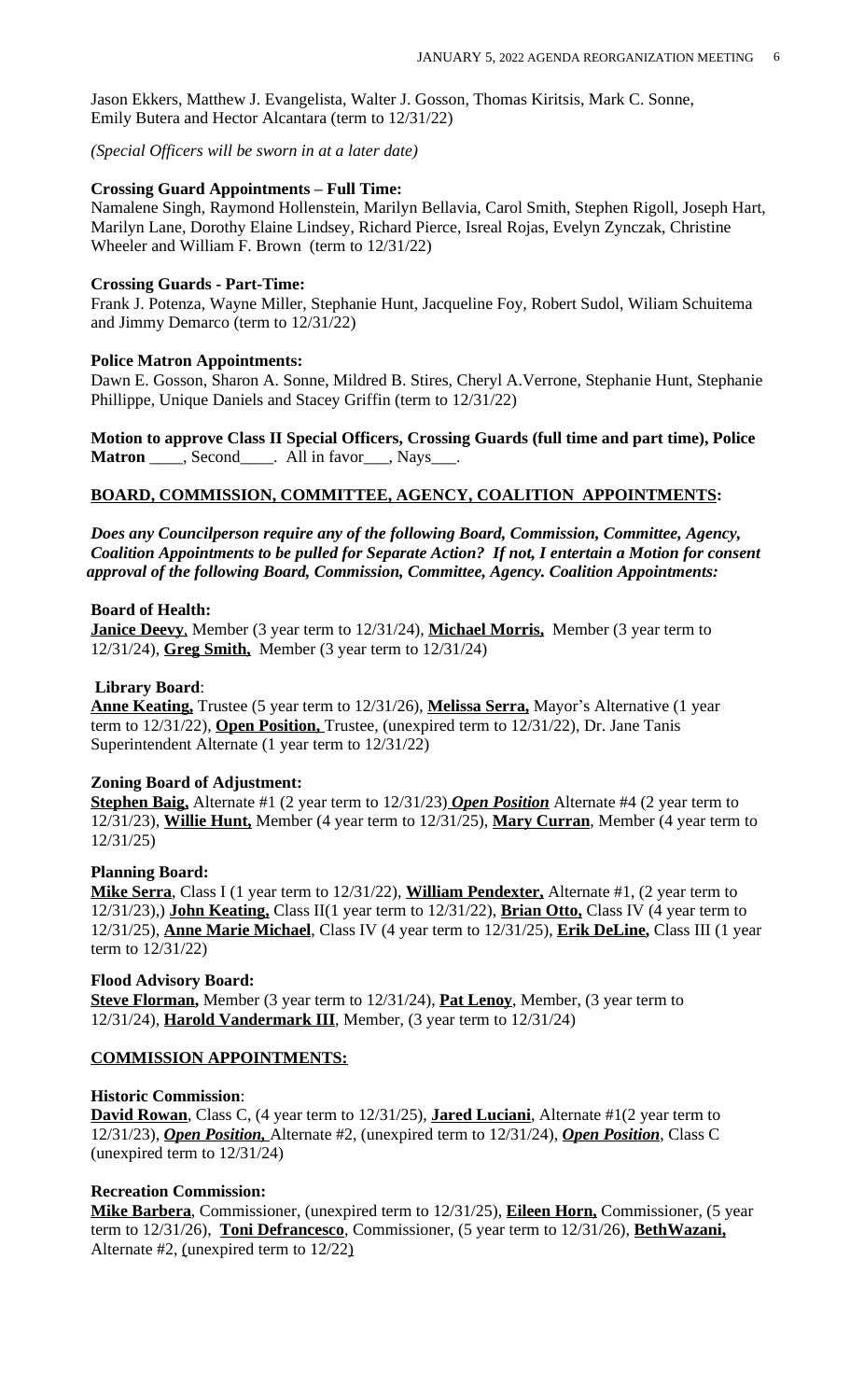# **Shade Tree Commission**:

 **Ranuel Hinton**, Commissioner (5 year term to 12/26), **Jennifer Mastrangelo**, Commissioner (unexpired term to 12/31/25) **Open Position** Alternate Commissioner (5 year term to 12/31/26)

### **COMMITTEE APPOINTMENTS:**

#### **Awards Program Committee**:

 Derek Clark, Chief of Police, Jason Ekkers, Fire Department Chief, Travis Conklin, First Aid Squad Chief, Citizen (Art Kaffka) (1 year term to 12/31/22)

#### **Local Emergency Management Planning Committee**:

Albert Evangelista, William Baig, Daniel Cottrel, Mayor Michael Serra, Kevin Boyle, Daniel O'Rourke, Tim Duffy, Derek Clark, Ryan Cichon, Jason Ekkers, Dennis Dakake, Mary Ann Orapello, Travis Conklin, Sharon Sonne, Mark Sonne, Richard Berdnik, Borough Engineer, Frank Truait, Robert Plavick, Deborah Ross, Michael London, John Wegele, Billy J. Doty, Paul Amoroso, Salvatore Poli, Trooper Al Polanco, Rob Scott, Tom Kiritsis, Representatives from Tilcon (1 year term to 12/31/22), Trends Reporter, *(Open)*

#### **Environmental Committee**:

 **Stephen Baig,** Member (3 year term to 12/31/24), **Julie Doncoes**, (3 year term to 12/31/24, **Mike Meeker**, Member, (Unexpired term to 12/31/23)

#### **Technology and Innovation Committee:**

Tim Troast, Brandon McGrath, Carl Lind, *Open Position, m*ember, *Open Position,* member, *Open Position,* member, *Open Position,* member, *Open Position,* member, *Open Position,* member **(1-year term to 12/31/22)**

#### **Trails Committee:**

Francis Beideman, Bill Brown, Josie Brown, Erin Chazotte, Cheryl Cruz, Cristianne Jennings, Lauren Venin **(1-year term to 12/31/22)**

### **AGENCY APPOINTMENTS:**

#### **Redevelopment Agency:**

 **Abby Novak** Member (5 year term to 12/31/26, **Bill Baig***,* Member (1 year term to 12/31/22),  *Open Position,* Executive Director/Sec (1 year term to 12/31/22)

### **COALITION APPOINTMENTS:**

#### **Pompton Lakes Prevention Coalition:**

 Bobby Cruz/Local Governmental Agency (Councilmember) Brian Vanderstadt/Law Enforcement (Police) Jake Herinko/School (Principal/Superintendent Designee) Elizabeth Brandsness – Media (Borough Clerk) Karen Murphy/Youth Serving Organization (Coordinator Youth-Teen Center) Macie Loustan/Youth (Chairperson Youth Taskforce) Barbara Murphy/Civic - Volunteer Group (Director Recreation Department) *Open Position*/Business Donna Andelora/Religious Group (St. Mary's Parish) Sherrine Schuldt/Organization – Reducing Substance Abuse (Prevention Coalition (W/P University) Joan Sullivan/Parent Member) Aurea DeLeon/ Health Care Professional (Professional Nurse-Health Administrator) Kevin Boyle, (Business Official) Ashley Lucyk (Project Director)  **(1-year term to 12/31/22)**

 **Motion to approve Board, Commission, Committee, Agency, Coalition Appointments**\_\_\_, second\_\_\_\_. All in favor\_\_\_, Nays\_

# **13. CONSENT AGENDA:**

 *(Does Any Councilperson Require Any Consent Agenda Item To Be Pulled For Separate Action?)*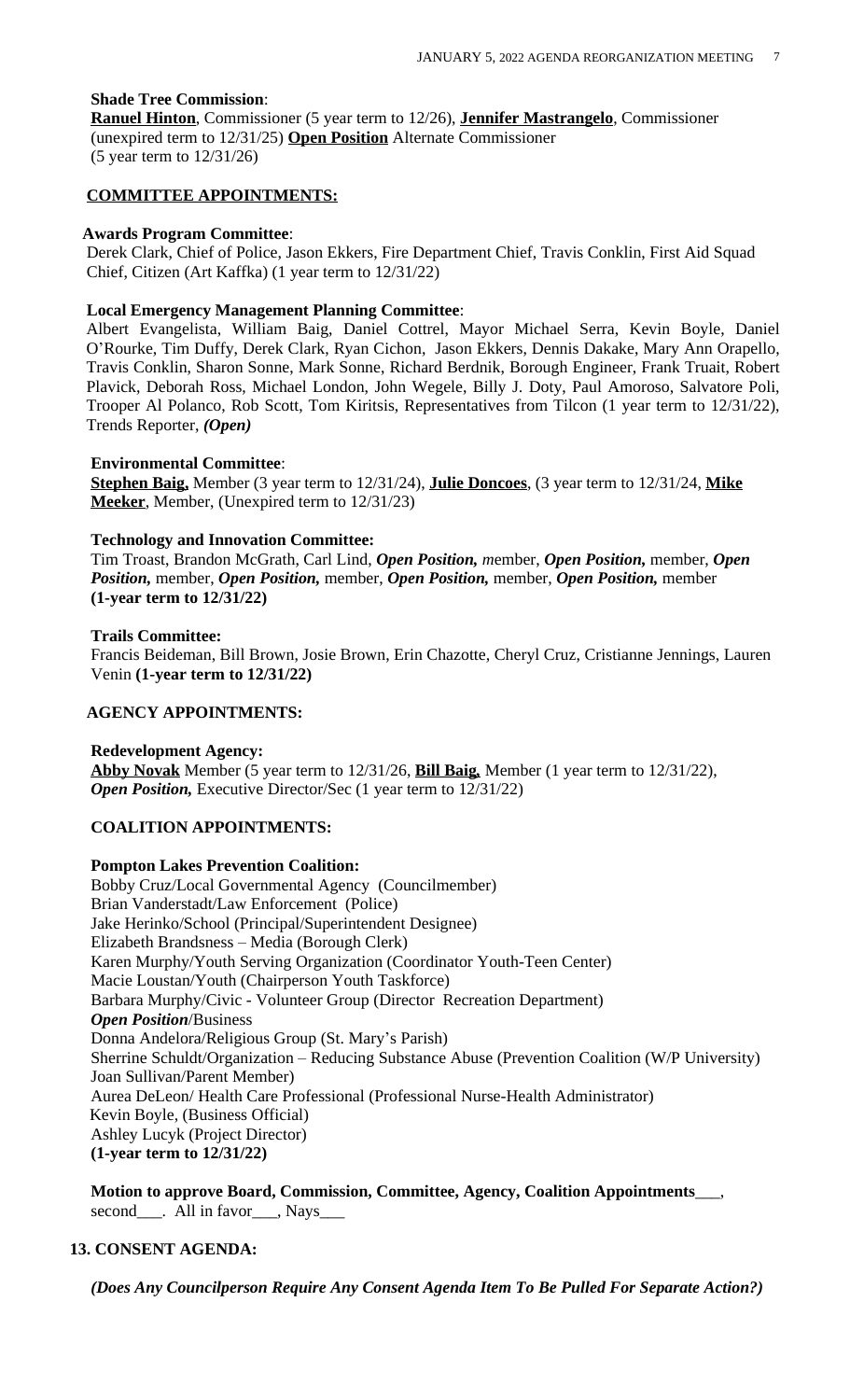**WHEREAS**, the Mayor and Council of the Borough of Pompton Lakes has reviewed the Consent Agenda consisting of various proposed Resolutions, and

 W**HEREAS**, the Mayor and Council of the Borough of Pompton Lakes does not desire to remove any Resolutions for individual action from that Agenda,

 **NOW, THEREFORE, BE IT RESOLVED** that the following Resolutions on the Consent Agenda are hereby approved:

- 1. Resolution 22-01 Designating Depositories For Borough Funds, Account Names, Addresses And Numbers Of Said Borough Accounts
- 2. Resolution 22-02 Authorizing Treasurer To Disburse Funds
- 3. Resolution 22-03 Authorizing A Temporary Budget For The Borough Of Pompton Lakes For The Year 2022
- 4. Resolution 22-04 To Authorize Treasurer To Transfer Funds Between Accounts For Investment Purposes and Payables
- 5. Resolution 22-05 To Approve Use Of Consent Agenda On All Future Council Agendas
- 6. Resolution 22-06 To Designate Official Newspapers
- 7. Resolution 22-07 To Establish Petty Cash Funds For Pompton Lakes Police Department and Finance Department
- 8. Resolution 22-08 To Establish Change Funds For The Office Of The Borough Clerk, The Office Of The Tax Collector, The Building Department, The Health Department, The Police Records Department and the Recycling Center
- 9. Resolution 22-09 Appointing The Public Agency Compliance Officer For 2022
- 10. Resolution 22-10 To Fix The Amount Of A Service Charge For Checks Returned For Insufficient Funds
- 11. Resolution 22-11 Authorizing The Tax Collector To Hold A Yearly Tax Sale
- 12. Resolution 22-12 Setting Forth The Rate Of Interest To Be Charged If Quarterly Taxes Exceed The Grace Period After Which They Are Payable
- 13. Resolution 22-13 To Appoint Tax Search Officer For 2022
- 14. Resolution 22-14 Appointing Official Tax Assessment Officer For 2022
- 15. Resolution 22-15 Authorizing The Municipal Clerk To Release Executive Session Minutes In Accordance With The Open Public Meetings Act
- 16. Resolution 22-16 Designating 2022 Council Meetings Borough Of Pompton Lakes
- 17. Resolution 22-17 Adopting Tower and Towing Fees For The Year 2022 As Required By Administrative Code Sections 5-23.1 (B TO D)
- 18. Resolution 22-18 Authorizing The Issuance Of A Towing License To Malanga's Automotive
- 19. Resolution 22-19 of the Borough Council regarding Emergency Remote Meeting Protocol, Procedures And Requirements For Public Participation At Remote Meetings

**Motion to approve the Consent Agenda** \_\_\_, Second \_\_\_. All in favor\_\_\_, Nays\_\_\_.

# **14. RESOLUTIONS FOR SEPARATE ACTION:**

- 1. **Resolution 22-20** Confirming Appointment Of Mark J. Semerano, Esq. of Decotiis, Fitzpatrick, Cole and Giblin, LLP As The Municipal Attorney Subject To The Execution Of A Contract  **Motion to Approve Resolution 22-20 \_**\_\_, Second\_\_\_. Roll Call: Baig\_\_\_Cruz\_\_\_ DeLine\_\_\_ Kent\_\_\_ Polidori\_\_\_\_ Venin\_\_\_
- 2. **Resolution 22-21** Confirming Appointment Of James Cerullo, Wielkotz and Company, LLC As The Municipal Auditor Subject To The Execution Of A Contract **Motion to Approve Resolution 22-21 \_\_\_, Second\_** Roll Call: Baig\_\_\_Cruz\_\_\_ DeLine\_\_\_ Kent\_\_\_Polidori\_\_\_\_Venin\_\_\_
- 3. **Resolution 22-22** Confirming Appointment Of Robert Beinfield of Hawkins, Delafield and Wood, LLP As The Municipal Bond Counsel Subject To The Execution Of A Contract **Motion to Approve Resolution 22-22** \_\_\_, Second\_\_\_. Roll Call: Baig\_\_\_Cruz\_\_\_ DeLine\_\_\_ Kent\_\_\_Polidori\_\_\_\_Venin\_
- 4. **Resolution 22-23** Confirming Appointment Of David M. Hundertmark Agency, Inc., As The Official Municipal Insurance Risk Management Company Subject To The Execution Of A **Contract**

**Motion to Approve Resolution 22-23** \_\_\_, Second\_\_\_.

Roll Call: Baig\_\_\_ Cruz\_\_\_Kent\_\_\_Polidori\_\_\_\_ DeLine\_\_\_Venin\_\_\_\_.